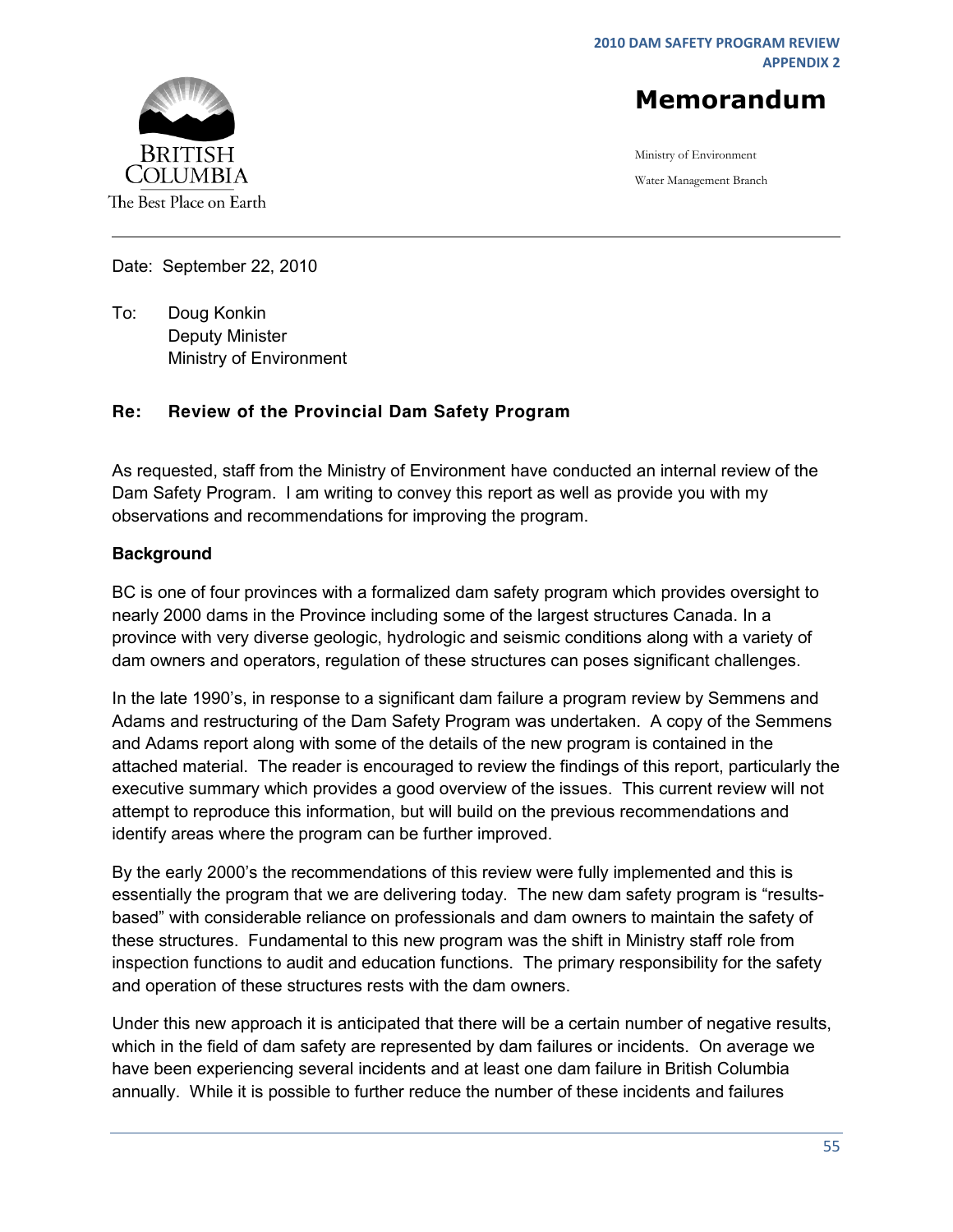through some of the recommendations outlined below, it is not possible to completely eliminate them. In fact if we wish to reduce these incidents and failures to near zero, we may need to move towards a more prescriptive model, and even then they will not entirely be eliminated. The Semmens and Adams report states that "Dams can and do fail", as a compelling and factual reality.

In general I believe that we have a good, effective, modern dam safety program, however it could be improved through a modest increase in resources along with a refocusing of efforts as described below.

#### **Observations and Recommendations**

## **1. Priority**

Many of the provincial Dam Safety Officers do not work full time on dam safety issues and other competing priorities such as water licensing, IPPs and flood safety issues take time away from dam safety activities. Ensuring dam safety activities are a priority for these individuals is essential for an effective dam safety program.

The Province and specifically the Ministry of Environment currently owns and operate a number of dams. Some of these structures are not fully compliant with the Dam Safety Regulations with respect to inspection, operation and review. Compliance with the Regulations must be a priority for all provincial staff.

Many of these provincial dams have been constructed or acquired over the years for flood control, water supply or habitat enhancement purposes; however inspection and maintenance resources to manage these structures are not always in available. Some dams have been transferred or defaulted to the Province and continue to be maintained on an ad hoc basis. The suite of dams owned by the Province should be reviewed; a business case for their operation or removal should be developed, along with a plan for removal of those structures that are no longer required.

## **2. Resources**

The Dam Safety Program was transformed to a results-based model in part due to the excessive resources required to maintain the existing approach. After the transformation the Ministry assigned approximately 8.5 full-time equivalents (FTEs) to this program, however this number has fallen to 5.5 in recent years. This has resulted in staff being slightly behind on scheduled audits and left little time for follow-up of outstanding issues identified during these audits. Additional staff resources would allow for more frequent audits, follow-up on problem dams and an application of the Dam Safety Program as originally designed.

## **3. Program Design**

While the Provincial Dam Safety Program is a good model there are a number of minor improvements that could be made. These include a change to the Dam Safety Regulation which would bring the classification system in line with the 2007 Canadian Dam Association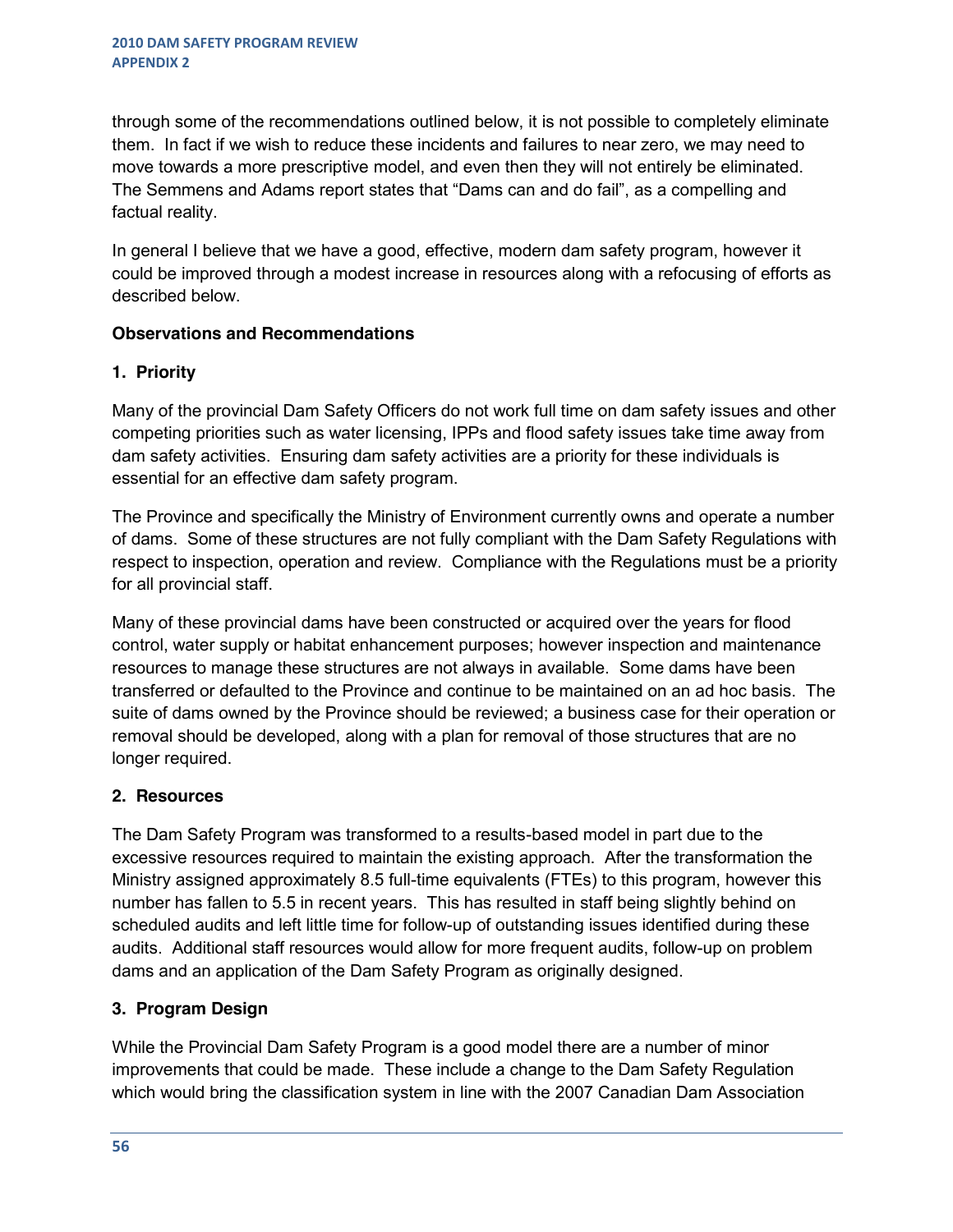Guidelines, along with the minor updates of the provincial dam database. In addition, an internal review of consequence classifications for all dams in BC may be warranted, however this is a highly technical, labour intensive process. Although the program currently has an 87% return of annual compliance reports a review of the regulatory framework in regard to improving that number and general efficiency and effectiveness should be undertaken.

#### **4. Other Related Risks**

While the recent failure of the dam near Oliver has brought attention to the dam safety program there are several other water related risks that could attract future attention from a similar failure.

**Mine tailing dams** are not regulated by the provincial Dam Safety Program, even though they are similar in nature. An MOU exists between the Ministry of Environment (MOE) and the Ministry of Energy Mines and Petroleum Resources (MEMPR) which assigns MEMPR as the lead with respect to these structures. The public is not likely to make the distinction between one of these structures and a regulated dam, so a consistent approach to risk ranking and mitigation could be advantageous. MOE staff will explore these issues with MEMPR staff.

The majority of the **dikes** in the province, both those with an identified owner and orphan structures (provincial) do not meet current provincial standards. In many cases regular inspection and maintenance of these structures is not being undertaken by the owners. It is therefore very possible that failures of these structures could occur during flood events, below design levels. The current provincial Flood Protection Program is addressing some of the infrastructure upgrades associated with these structures; however a considerable backlog in inspection, maintenance and capital investment exists.

Associated with the 44,000 water licenses in the province are **authorized works**, most of which are not covered by the Dam Safety Regulations. A very small portion of these works do include structures which could pose a risk to public safety. These include high pressure water conveyance structures such as pipelines and penstocks along with other works associated with the hydroelectric industry. IPPs, most of which are run of river include many works not associated with a dam. As such they are not subject to the normal audit programs. Due to the limited number of these types of works and a high standard of design the overall risk is generally low, however it may be prudent to identify any higher consequence structures for additional oversight similar to the Dam Safety Program.

## **Conclusions**

The model and tools employed by the Provincial Dam Safety Program are appropriate; however the effectiveness could be significantly improved with some relatively minor resource and program enhancements as outlined above. There are some related hazards associated with other water control structures which could also be reduced by a similar review.

Glen Davidson, P.Eng. Comptroller of Water Rights Ministry of Environment